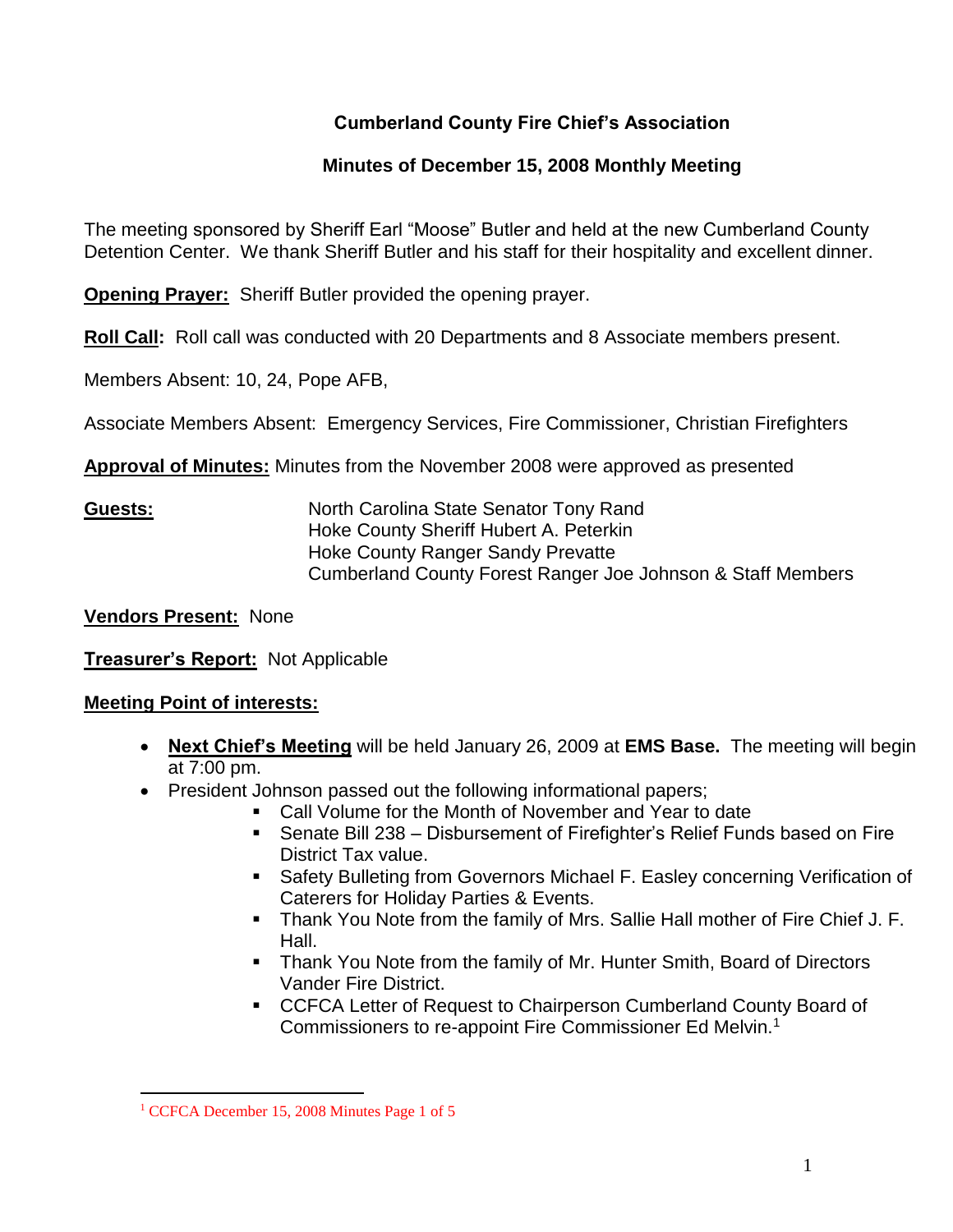#### **OLD BUSINESS:**

- 1. President Johnson informed the members that tonight the County Board of Commissioners along with our Emergency Services Director will meet in closed session to discuss changes to the county contract. He informed the members that we should prepare and expect major changes based on comments made by the out-going chairman Mr. Blackwell during past meetings. He asked all Fire Chief's to insure they brief their perspective board of directors and keep them informed. He stated he recently met with a fire district board of directors and they were not fully aware of what was going on therefore he depends on each chief officer to keep his/her board abreast. He reminded all members that as a whole the Cumberland County Fire Districts have done an excellent job over the last fifty years in providing emergency fire protection services and over the last 12 years we enhanced our service delivery to include Emergency Medical and Rescue Responses without any increase of funding. He asked members not to read into the rumor meals about contract issues, each district has a governing body that is overall responsible and as far as he is aware there has never been any complaints raised about our service delivery and if there is the governing body should be made aware and provided the opportunity to correct the problem. Our current contract is over 20 years old and it does need up-grading if nothing else as to update the contract to meet current laws and national standards. President Johnson also informed all the members that together as a team we will prevail but divided we will fail.
- 2. President Johnson informed the members that all the requested and approved Honor Guard equipment has been ordered and is slowly coming in. The equipment will be placed on the City of Fayetteville's property hand-receipts. He reminded all the members that the equipment was ordered on-line through Stoney Point on behalf of the association.
- 3. President Johnson informed the members that our Fire Safety Grant Amendment with the Assistance of Firefighter Grant (AFG) office for our new Fire Safety House has been approved and a Purchase Order has been submitted for the new house. It will take approximately 90 to 120 days for delivery of the new Safety House. This new state of the art safety house will require additional training and operators must be trained in order to sign for and use the house.
- 4. President Johnson re-emphasized that our revised Incident Command Procedures will go in effect on January 1, 2009. He asked all Chief's to insure that all their members are aware of this new implementation date and asked all departments to support the newly adopted procedures.
- 5. RIT issues came up for discussion and President Johnson stated that we would table this issue until the Chief's only meeting in January due to the holidays.  $2^{\circ}$

<sup>2</sup> CCFCA December 15, 2008 Minutes Page 2 of 5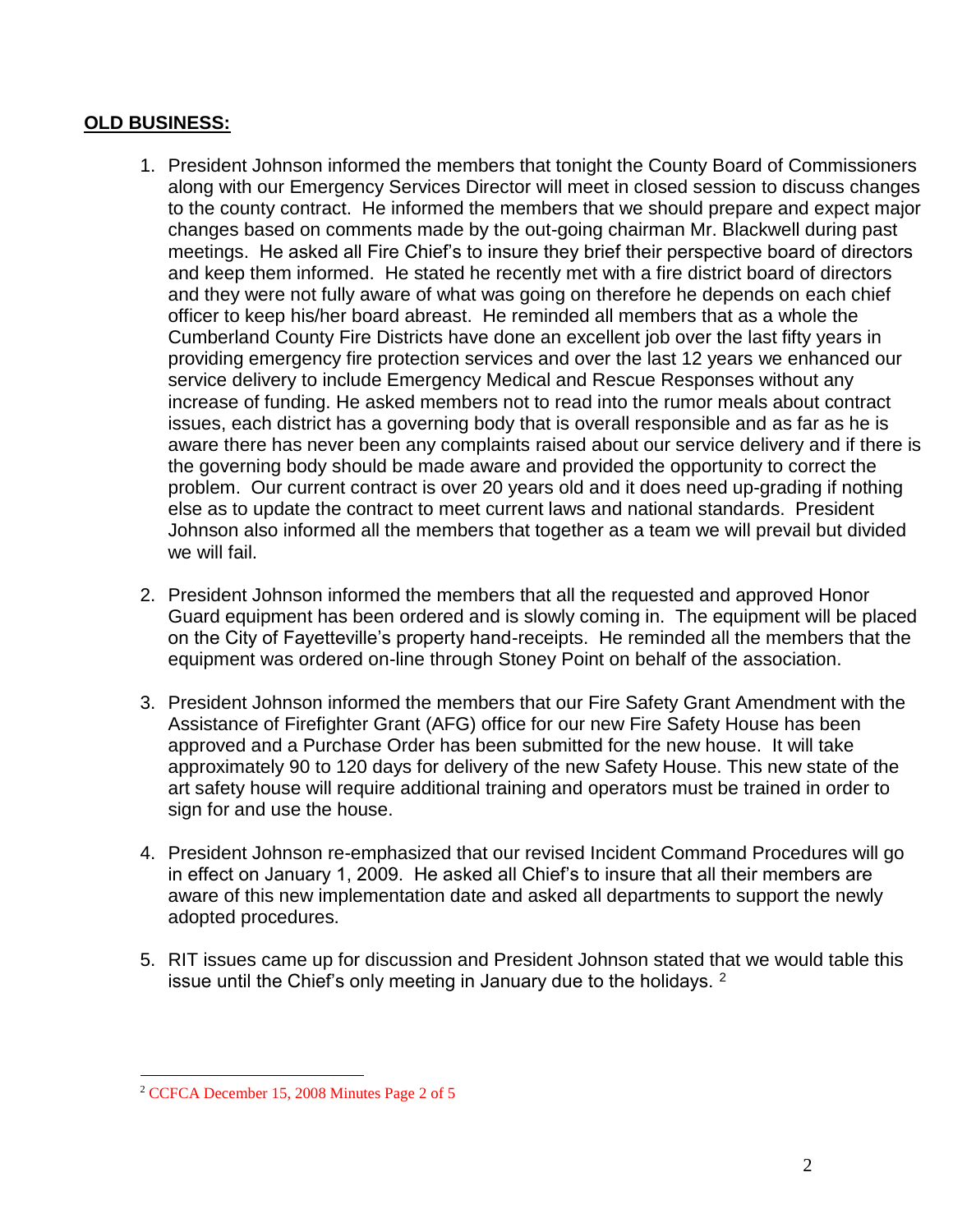### **NEW BUSINESS:**

- 1. President Johnson and North Carolina State Senator Tony Rand presented retiring Cumberland County Ranger Joe Johnson with a plaque from the Association and *"The Order of the Long Leaf Pine"* our states highest civilian award presented through the Governor's Office. The Order was signed by Governor Mike Easley. Ranger Joe Johnson is retiring after more then 35 years of service to our State, County and Citizens.
- 2. A discussion was brought up concerning the testing of alarm systems which often trigger a call and response from the fire department. It was recommended that we look into the feasibility that a letter or a notification of testing is reported to the communication center and or fire department to reduce these self-induced false alarms. President Johnson will talk with the County Fire Marshal to work on this project.
- 3. President Johnson thanked all the members, committee members and members of the executive committee for their hard work during 2008. It was a fast year that brought about challenges for all of us, together as a team we can move forward in 2009 and further improve our service delivery, and hopefully we will be able to induce much needed additional funding as well. He wished everyone a very happy and safe Christmas Holiday and a very happy 2009.
- 4. President Johnson discussed the requirements of NFPA 1221 pertaining to pre-alerts and the testing of Radio and Voice Amplification Circuits are subject to voice testing twice daily.

# **COMMITTEE REPORTS:**

# **I D CARD COMMITTEE Lt**. Tara Johnson (Stoney Point) Chairperson

• FYI. Fire Chiefs are required to send a signed letter or memo with a firefighter requesting an ID Card. For any questions or an appointment contact 424-0694 or e-mail at [tara@stoneypointfire.com](mailto:tara@stoneypointfire.com)

# **FIRE PREVENTION/EDUCATION COMMITTEE**

• No report

# **COMMUNICATIONS COMMITTEE** Chief B. Bullard (Stedman) Chairperson

• No report. $3$ 

<sup>3</sup> CCFCA December 15, 2008 Minutes Page 3 of 5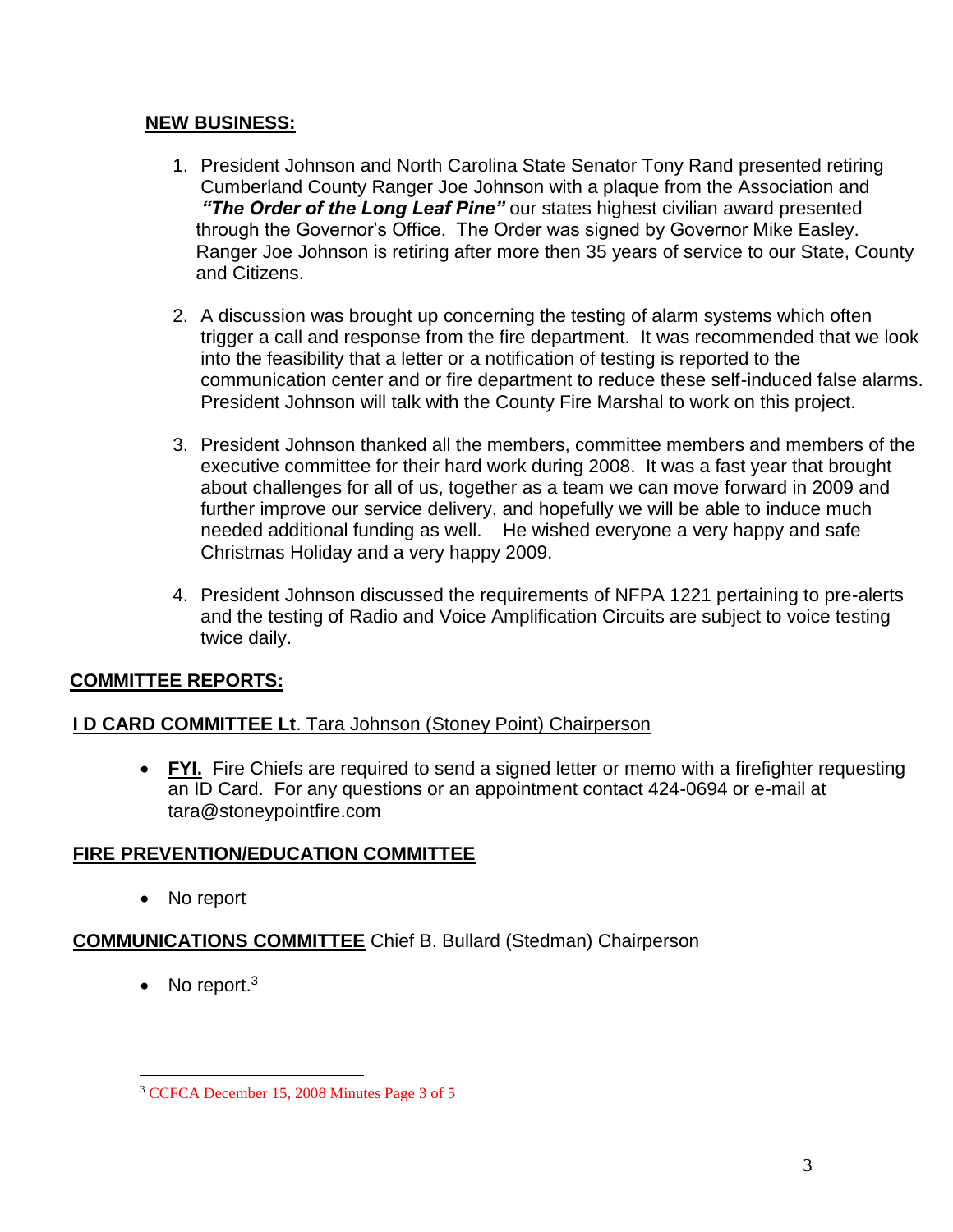# **STANDARDS & POLICY COMMITTEE** Chief K. Hall (Cumberland Road) Chairperson

• No report<sup>4</sup>

**TRAINING COMMITTEE** Chief P. Strahan (Westarea) Chairperson

• No report.

**MEMORIAL COMMITTEE** Chief S. Blackburn (Ft. Bragg) Chairperson

• No report

**AUTOMATIC AID/MUTUAL AID COMMITTEE** Chief J. F. Hall (Bethany) Chairperson

• No report

**FINANCE COMMITTEE** Deputy Chief Freddy Johnson Jr. (Stoney Point) Chairperson

• No report

**RESCUE COMMITTEE** Deputy Chief Freddy Johnson Jr. (Stoney Point) Chairperson

• No report

**EASTERN FIRE SCHOOL** Chief R. Marley (Pearces Mill) Chairperson

• No report

**EMS DIRECTOR:** Michael Roye, Director

• No report

# **ASSOCIATE MEMBERS REPORT**

# **EMERGENCY SERVICES DIRECTOR/ ECC-911** Kenny Curry, Director

No Report

<sup>4</sup> CCFCA December 15, 2008 Minutes Page 4 of 5